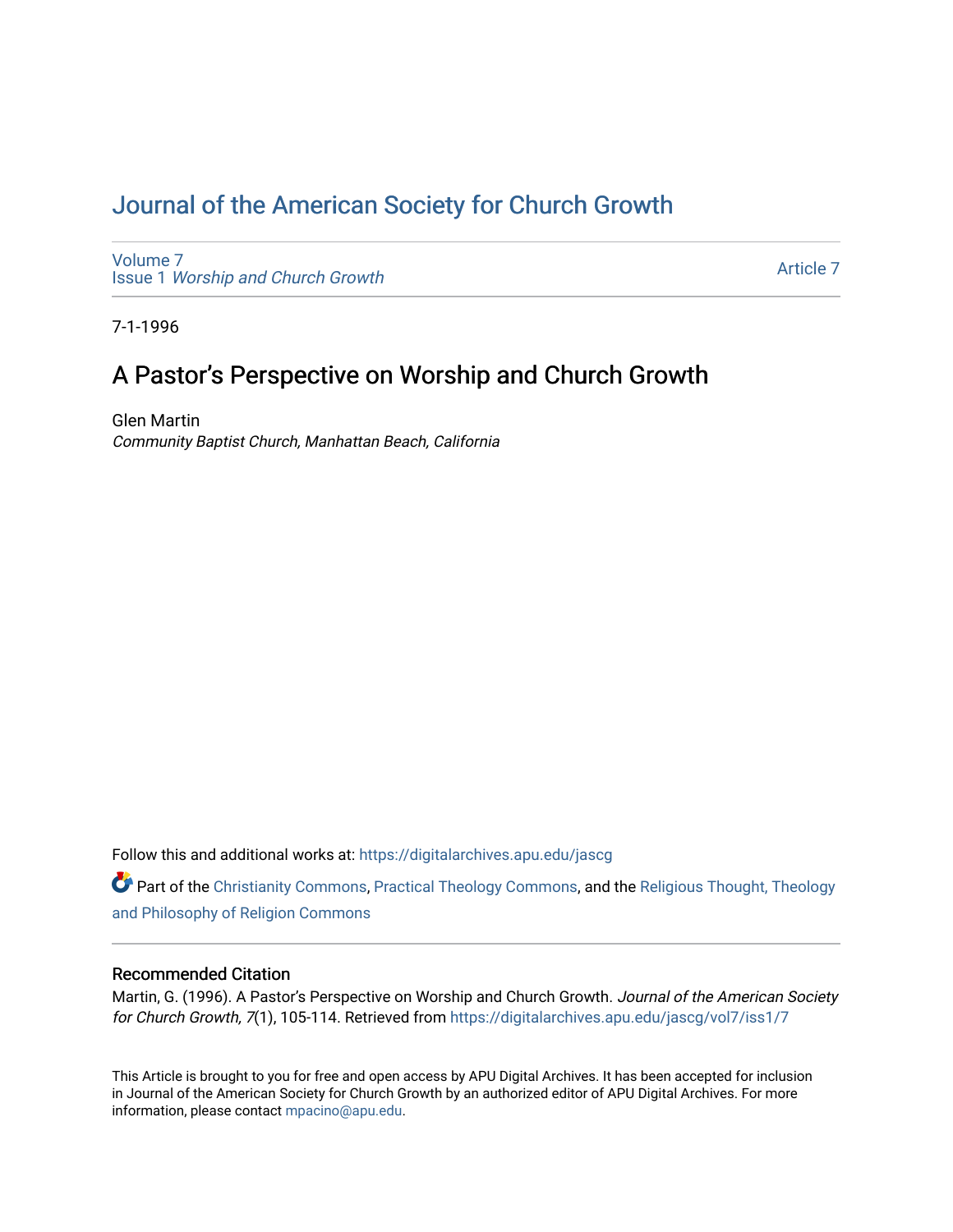## "A Pastor's Perspective on Worship & Church Growth"

### Dr. Glen Martin

Some of you may be wondering how in the world a guy from Southern California gets to speak at the ASCG meetings. Well, I have always wanted to speak in to this elite group of leaders and so I decided to contact Gary a year or so ago about any opportunity. He said, "Glen, this is a pretty prestigious group. We don't invite just anyone to speak. Why don't you send me some tapes and let me see how you do."

So, I sent some tapes and called a few months later. He was very kind to me and said, "Glen, I got the tapes, and I don't know how to tell you, but, you're just not ready yet." I felt really bad and didn't know what to do. So I said, "If I practice, do you think I can get ready?" And Gary said, "Give it a try." I knew I'd get plenty of practice because we have four services at our church.

Well, I practiced for six months or so and sent him another batch of tapes and called him. He said, "Glen, I've listened to your tapes and you're making great progress. I just want you to know if you keep working, one of these days ... you'll be ready for us. But not now."

Last year I became desperate. So I called Gary and told him, "I've done the best I can. I've practiced and practiced, and I'm probably not going to get any better. I want to come to Kansas City so bad, I'd come for free."

He said, "Now you're ready."

It is indeed my distinct pleasure to speak to such a group of leaders in the field of Church Growth this year. I believe our country is at a turning point. We must determine if we will ex-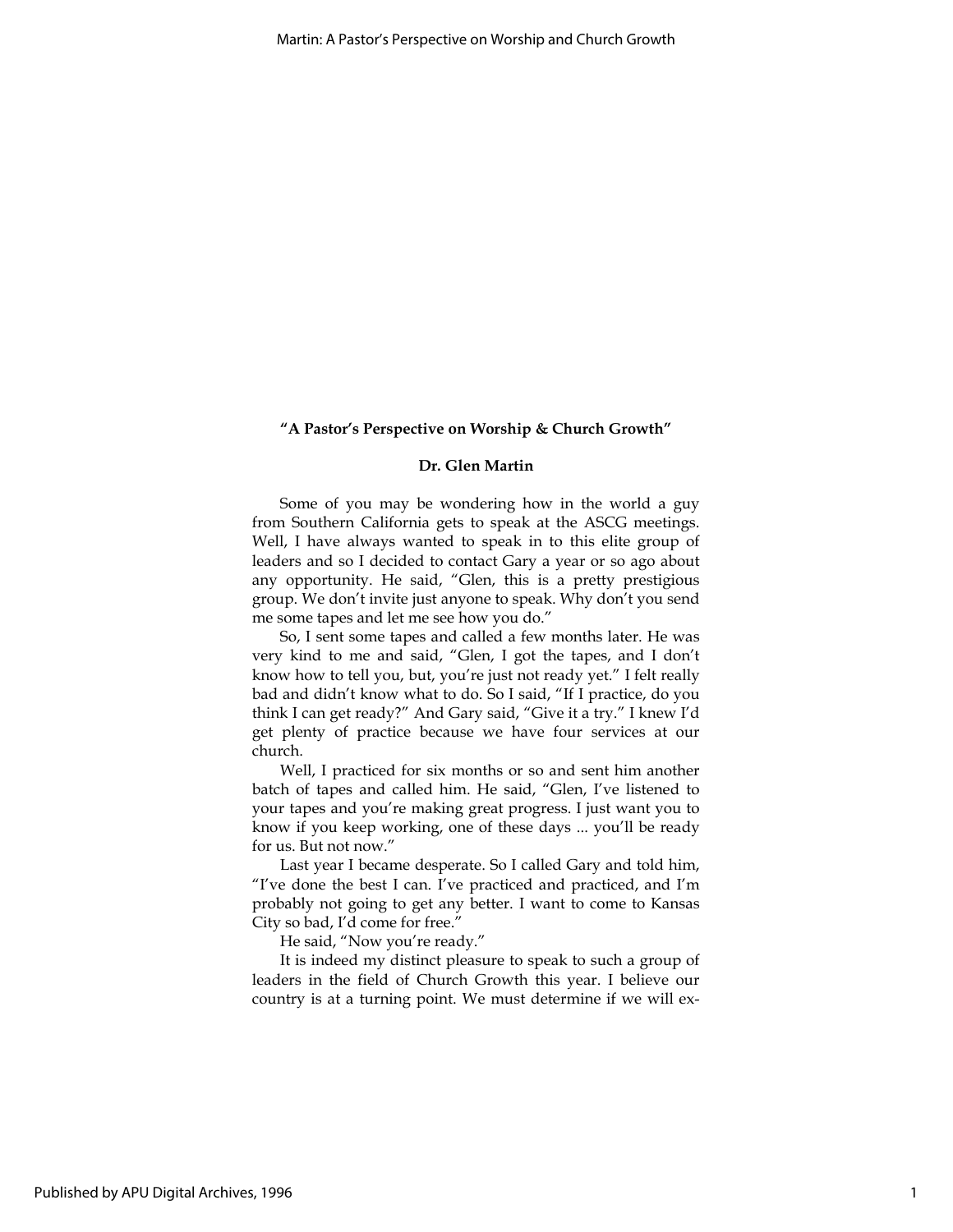amine what God is doing through what Richard Mauw in his book Consulting The Faithful calls the "hermeneutic of suspicion" or the "hermeneutic of charity." Will we look at what God is accomplishing doubtfully and through the eyes of criticism... or will we accept the fact that God is doing a new thing through the eyes of love and gratefulness? One of the areas under great scrutiny today is the area of worship. I think we have forgotten how vital the ministry of worship is to church growth.

#### The Role Of Music In The Church

Everyone has their own idea, and their own opinion as to what music in the church should be. I bet I have read at least a dozen books this year concerning this topic. Even C.S. Lewis had an opinion when he said, "What I, like many other laymen, chiefly desire in church are fewer, better and shorter hymns; especially fewer." We have seen the rise of different worship services and Christian worship events. But not everyone agrees on the need for worship of the style of expression

I remember speaking at a Promise Keepers pastors conference this past year and entering into the stadium, I passed by a man who was picketing the Promise Keepers movement. The sign he was carrying expressed his chief concern. His placard read, "TOO MUCH MUSIC!"

My goal in our time together is not to belittle one style or the other or to criticize one preference over another. I simply want to draw us back, as leaders, to apply what the Bible actually says about the role of music in the church. But let me begin by identifying a few wrong or incomplete ideas about the role of music.

- 1. It kills time until the message. Some will conclude, "Preaching is what really matters." Music then becomes just a filler for the first half hour.
- 2. It provides entertainment until the message. Granted it can appear that way with the spotlights and performances. "Let's at least keep their attention until the sermon.
- 3. It allows people to arrive late w/o missing the message. This is the "take it or leave it" attitude toward music and worship. "Oh, good, Glen hasn't started preaching yet."
- 4. It prepares people to receive the message. Yes, it does. But the music and worship is also the message of the day.

There is a passage in Colossians 3 that provides some great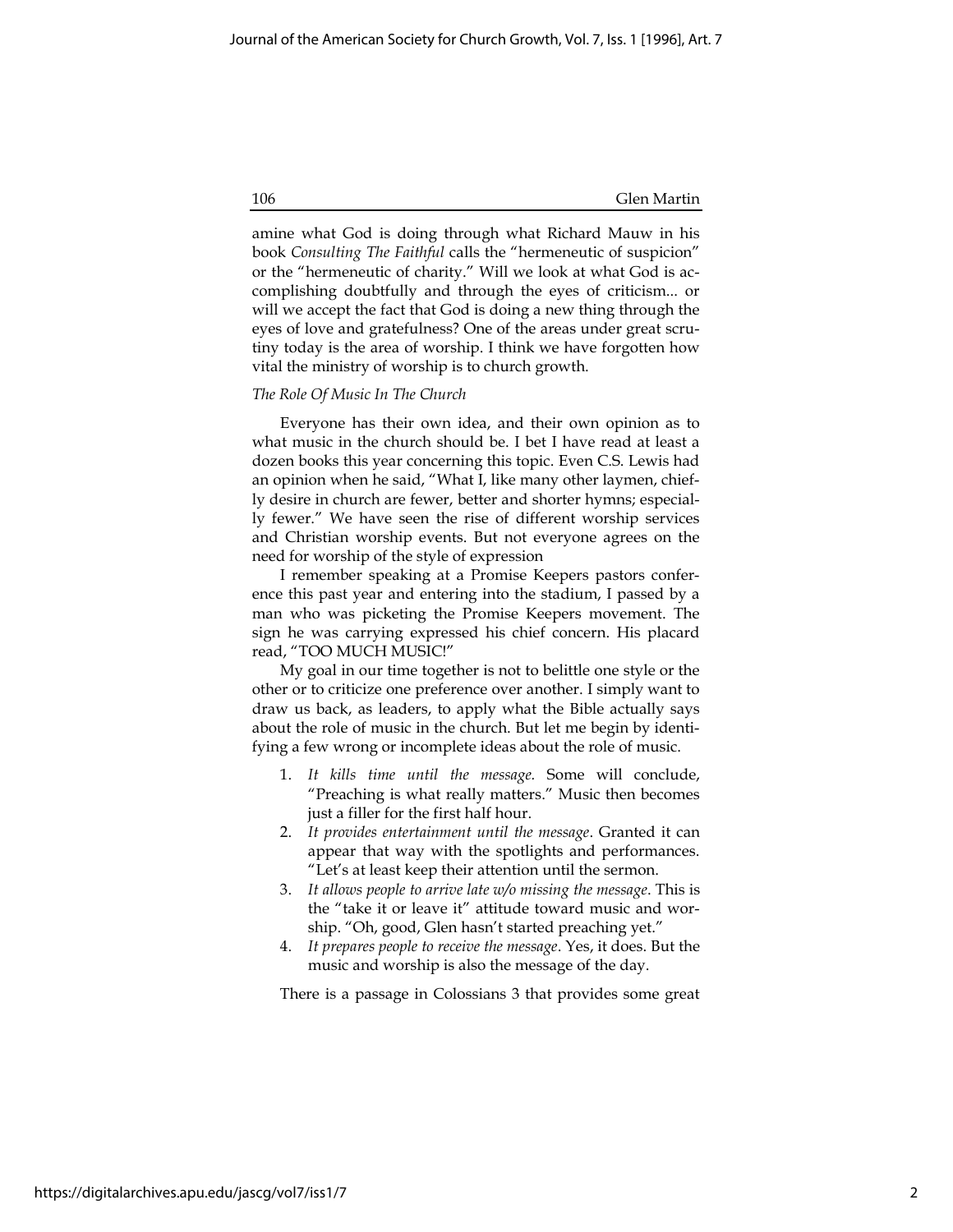insights into the worship dilemma we face today in the church. I want you to see a string of positive exhortations in this passage that describe how we should live as believers. Colossians. 3:12- 16,

Therefore, as God's chosen people, holy and dearly loved, clothe yourselves with compassion, kindness, humility, gentleness and patience. Bear with each other and forgive whatever grievances you may have against one another. Forgive as the Lord forgave you. And over all these virtues put on love, which binds them all together in perfect unity. Let the peace of Christ rule in your hearts, since as members of one body you were called to peace. And be thankful. Let the word of Christ dwell in you richly as you teach and admonish one another with all wisdom, and as you sing psalms, hymns and spiritual songs with gratitude in your hearts to God. (NIV)

Now, for the sake of time, I only want to focus on verse 16. Unfortunately the grammar and structure is not real clear in the NIV, so I'd like to give you what I consider to be a literal translation of the text. "Let the Word of Christ dwell in you richly...in all wisdom...teaching and admonishing one-another...{with} psalms, hymns {and} spiritual songs...in {His} grace...singing to God...in your hearts."

Let me just walk you through these phrases so we can see what are the implications of this incredible text. "Let the Word of Christ dwell in you richly..." This is a present imperative. A command, not a suggestion, to be continually obeyed. And "you" is plural, indicating this involves the entire body...the church.

"Word of Christ" can either mean "the words spoken by Christ" but most likely, "the word concerning Christ" or what we would understand as "Christian teachings."

That's what this book of Colossians is all about the sufficiency of Christ. These truths are to dwell in you, abide in you richly, so that you joyfully teach it, warmly welcome it, clearly understand it, joyfully obey it, and boldly share it. Everyone of us want that to happen in the church. God tells us how to do it. Paul tells us two things that will enable us to fulfill this command he just gave. It's found in two participial phrases introduced by two prepositional phrases. The way you let the word of Christ dwell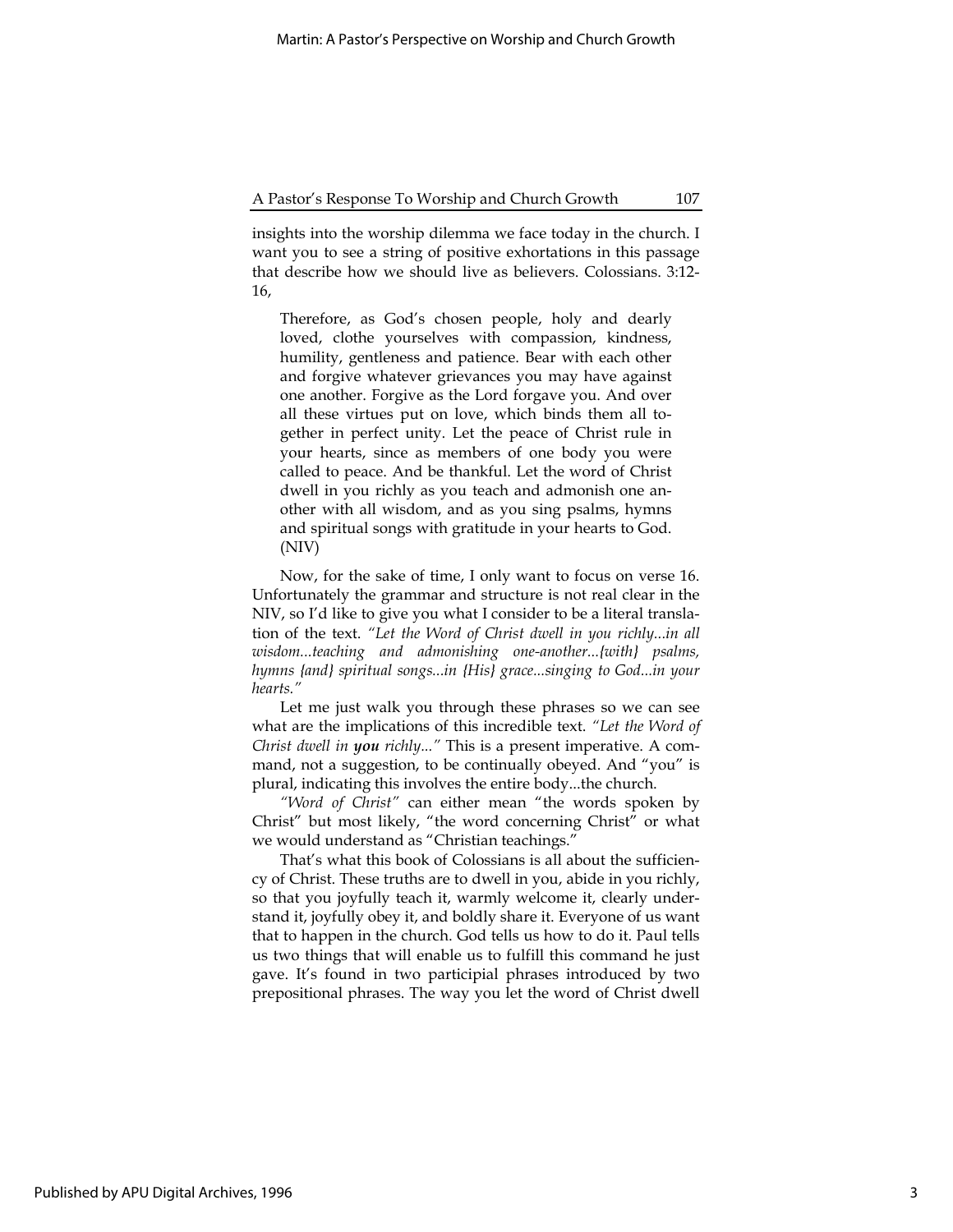in you richly is by "teaching and admonishing one-another" and "singing to God."

The phrase "...teaching and admonishing..." is next. The preachers job...right? Certainly, but Paul adds "one-another". How are we supposed to teach and admonish one-another? "In all wisdom" meaning in a wise and tactful way.

The next part of the text says, "with psalms, hymns and spiritual songs" . . . with our singing together. Ephesians. 5:19 reminds us, "Speak to one another with psalms, hymns and spiritual songs. Sing and make music in your heart to the Lord." (NIV) Now, obviously this is not the only way to do this but Paul felt very strongly concerning the importance of music in the church.

The second way to let the word of Christ dwell in you richly is "...singing to God." Fellow leaders, it seems to me that our singing is to be directed to one-another for instruction and encouragement while at the same time, directed wholeheartedly to God in worship. And what about that term, "in your heart"? That does not mean to sing silently in your heart, but that our singing, our worship, should originate in the heart and be the sincere expression of our personal devotion to God. Our voices should express the praise of the heart if the singing is to be really directed to God. Now, having said all this...what are the implications for the church entering the 21st century.

First, music in worship has both horizontal and vertical dimensions. As we sing, we must keep that balance in mind. There is the horizontal encouraging one-another and there is the vertical worship of God almighty.

Second, music in worship is vital to the strengthening of the church. "...teaching and admonishing one-another..." Look what Paul shared in I Cor. 14:26 - "What then shall we say, brothers? When you come together, everyone has a hymn, or a word of instruction, a revelation, a tongue or an interpretation. All of these must be done for the strengthening of the church." (NIV) The media world knows this fact that music adds an emotional force that helps us to remember.

Third, music in worship is to be primarily verbal in character. The word of Christ is more important than the emotional impact of a melody. "But Glen, I don't like the drums." Let the word of Christ dwell in your richly. "But Glen, I don't like the rhythm." Let the word of Christ dwell in your richly. Eph. 5:19 - "Speak (not hum!) to one another with psalms, hymns and spiritual songs. Sing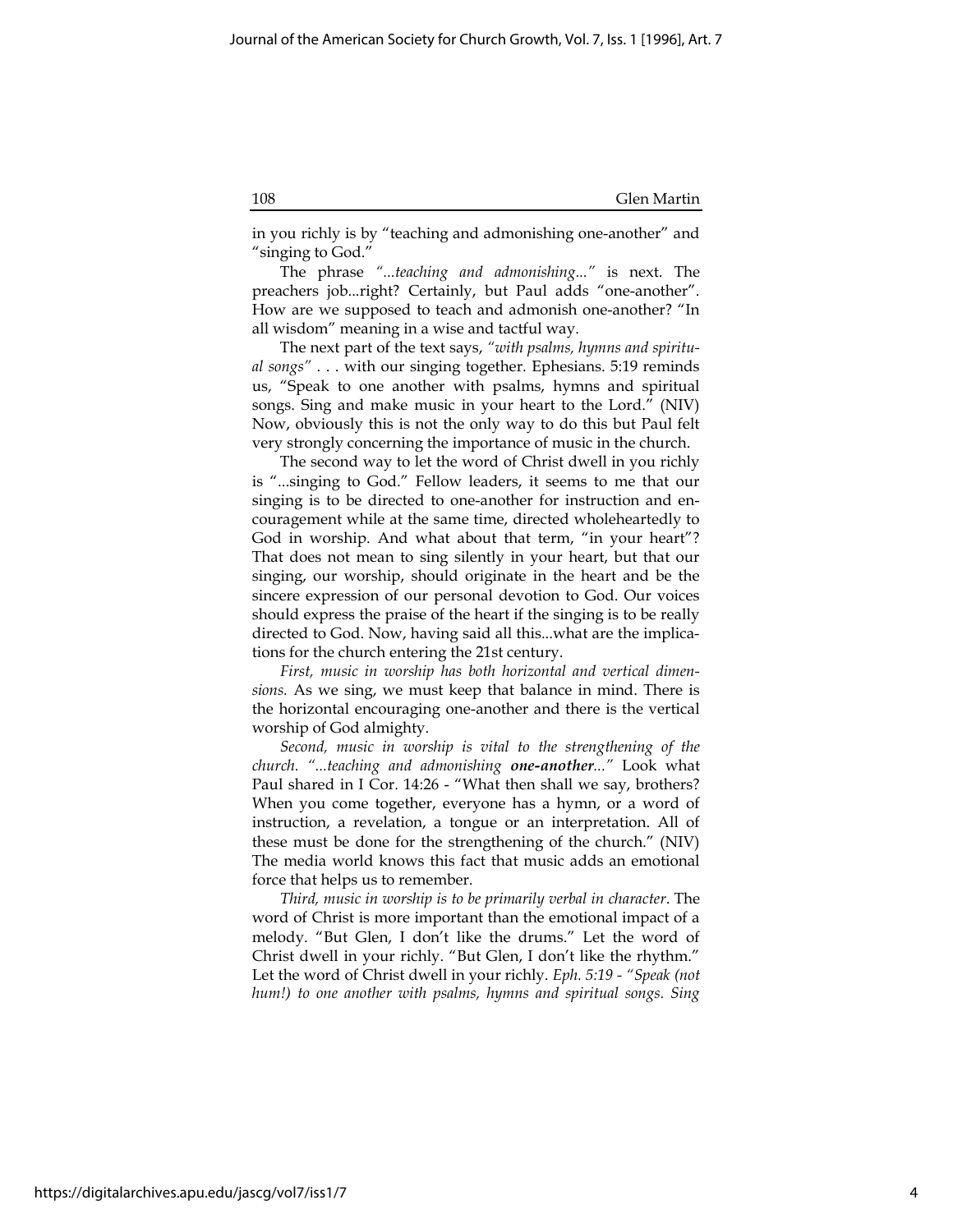#### A Pastor's Response To Worship and Church Growth 109

and make music in your heart to the Lord." (NIV) So make the Biblical lyrics understandable and all accompaniment should enhance the words.

Fourth, Music in worship is to involve the entire congregation. "...teaching and admonishing one-another..." Our churches should not be filled with people who just sit there or stand there not singing. Ps. 95:1 - "Come, let us (Not a band or choir) sing for joy to the LORD; let us shout aloud to the Rock of our salvation." (NIV)

Fifth, music in worship is to include a rich variety of songs. The next part of the passage says "...with psalms, hymns and spiritual songs..." Some in the church will claim to only be a "hymn person" while others are only the "spiritual song" people. What's scripturally interesting is how these terms are used interchangeably in the New Testament.

Sixth, music in worship is to be expressed with sincerity and devotion. "...singing in your hearts to God." What's your attitude while you're worshipping? Why did you come to church today? Matthew 15:8 - "'These people honor me with their lips, but their hearts are far from me.'" (NIV)

Seventh, music in worship is encouraged by a proper understanding of God's grace. The last part of Colossians 3 reminds us how to sing "...in His grace, singing in your hearts to God." Ps. 63:3-5 - "Because your love is better than life, my lips will glorify you. I will praise you as long as I live, and in your name I will lift up my hands. My soul will be satisfied as with the richest of foods; with singing lips my mouth will praise you." (NIV) Ps. 103:1-5 - "Praise the LORD, O my soul; all my inmost being, praise his holy name. Praise the LORD, O my soul, and forget not all his benefits–who forgives all your sins and heals all your diseases, who redeems your life from the pit and crowns you with love  $\&$ compassion, who satisfies your desires with good things so that your youth is renewed like the eagle's." (NIV)

Friends, this is God's attitude towards us. And if we could simply understand with greater clarity what this passage really means, we'd have far fewer discussions and disagreements within a church family in regards to the worship experience. Now, having said all this about the ministry of music, let me share with you, from a pastor's perspective, why I believe worship is vital to the growth of the church, and what I have seen God doing in the arena of worship and church growth.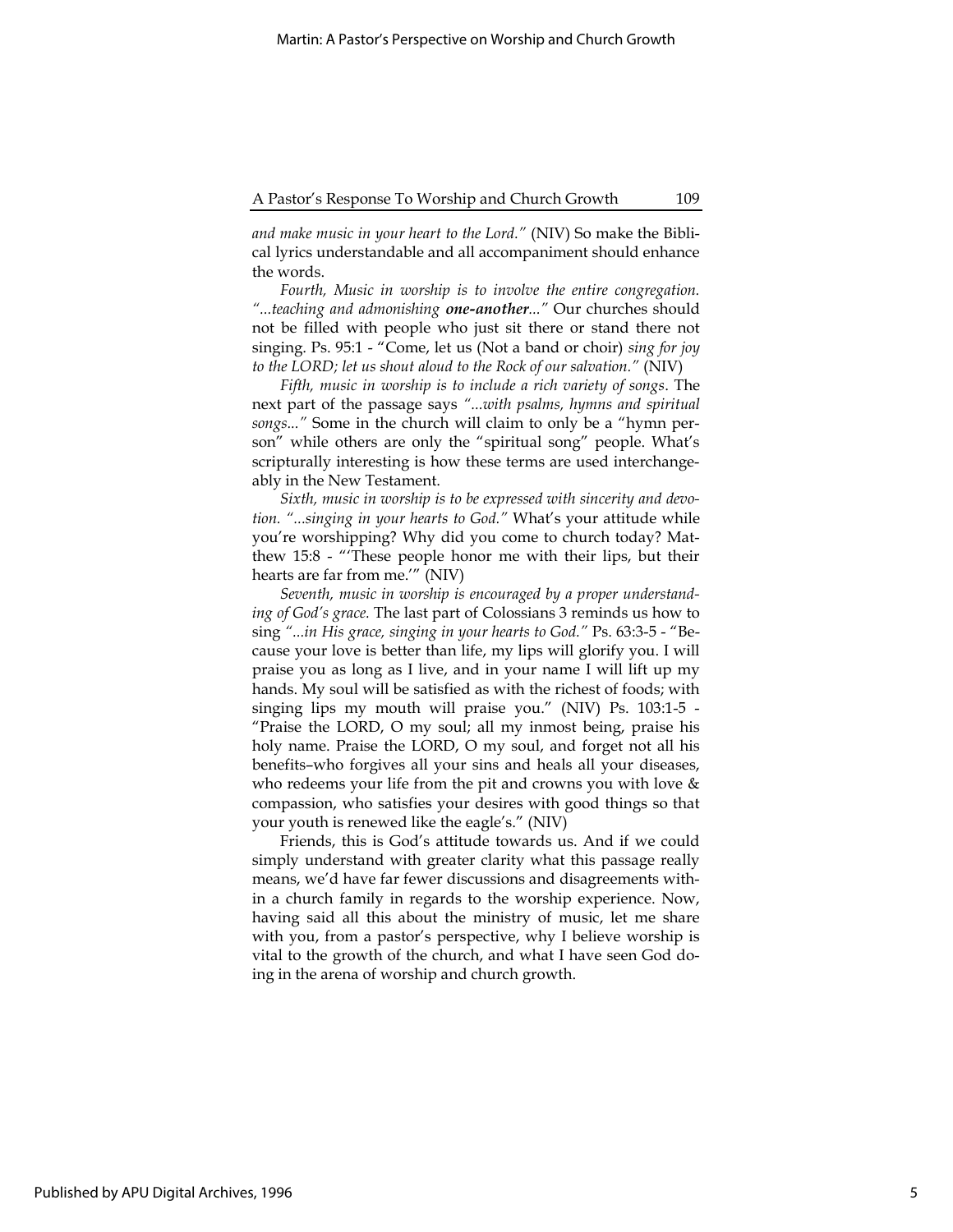#### A Pastor's Perspective On Worship & Church Growth

1. Worship enables the church to grow as it enhances the spiritual growth of the believer. One of the larger criticisms of the Church Growth movement from the intellectual community has been what has appeared to be a lack of depth and a failure to bring about significant change in the life of a new convert. But as a pastor, I am becoming more and more convinced that a church will only grow when the significance of worship is discovered and made a priority. Think of Jerusalem and the mess they were in as described in the book of Nehemiah. God called Nehemiah to leadership and to turn around the plight of this great city. How did Nehemiah's ministry begin? Prayer! Then halfway through the rebuilding process, revival broke out among the people. This revival is described in Neh. 8. Ingredients included a returned to the Word of God, obedience, unity and worship. Nehemiah 8:6 "Ezra praised the LORD, the great God; and all the people lifted their hands and responded, 'Amen! Amen!' Then they bowed down and worshipped the LORD with their faces to the ground" (Neh. 8:6).

Friends, when we obey and seek God's Word and truly desire to make a difference for the kingdom, to reach people for Christ, you can't help but desire to worship. It's easy to see a revived spirit and a revived church that is growing, they love to praise God. God desires our worship. "Yet a time is coming and has now come when the true worshipers will worship the Father in spirit and truth, for they are the kind of worshipers the Father seeks." (NIV) "And we must teach our people not to be afraid to worship publicly at church" (Ps. 22:22). "I will declare your name to my brothers; in the congregation I will praise you" (Jn. 4:23). "But thou art holy, O thou that inhabitest the praises of Israel" (Ps. 22:3 KJV). God is right in the middle of our praises. But with all the attitudes and opinions floating around out in the church world today, I believe that more than ever, we must be ready to define the role of worship in the church, and give direction so that the church will grow.

2. Worship is a major contributor to the assimilation process. When Dr. Gary McIntosh and I wrote the book, Finding Them-Keeping Them, we identified five specific mechanisms necessary to assimilate people into the church:

a. Friendships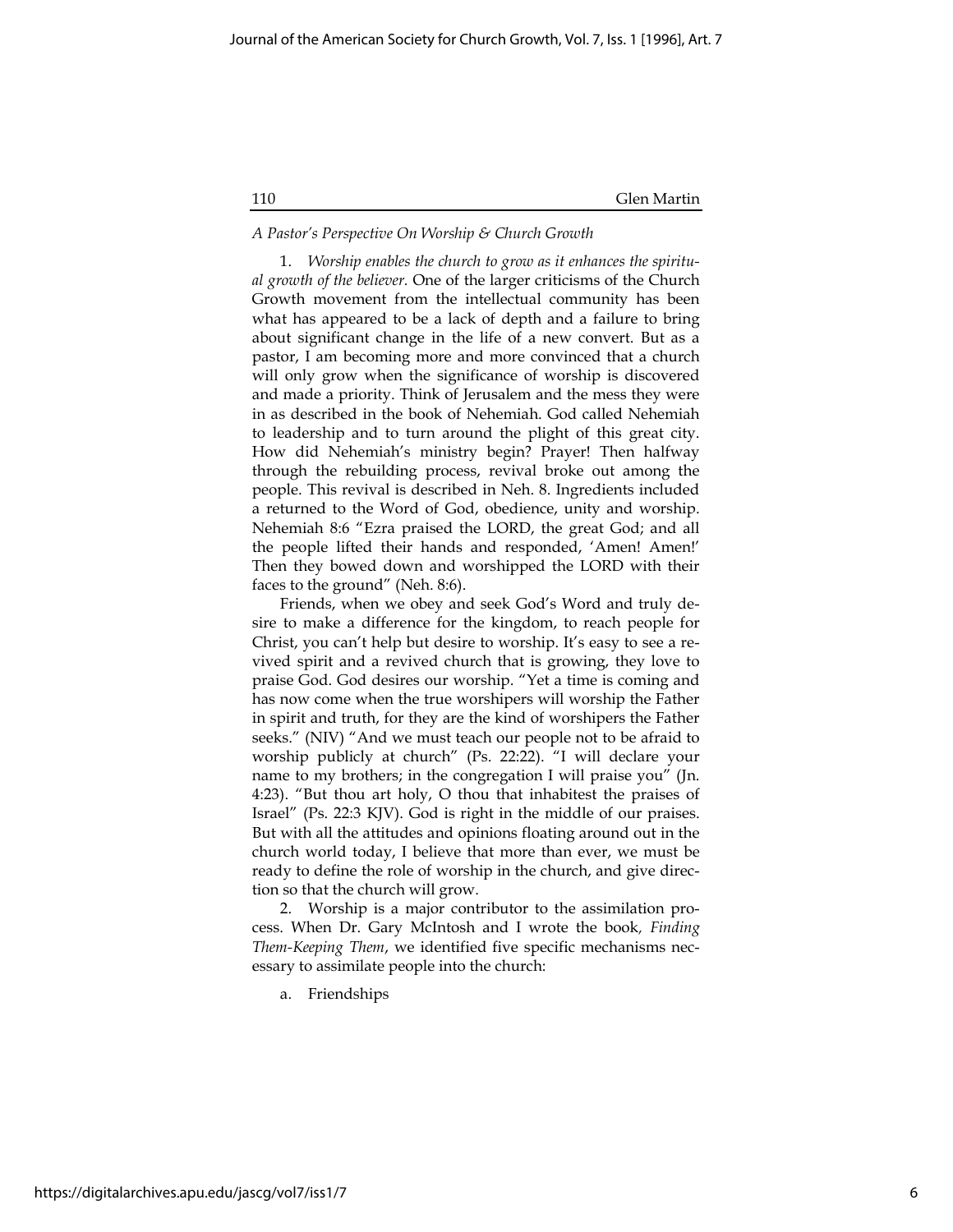#### A Pastor's Response To Worship and Church Growth 111

- a. Responsibility tasks and roles
- b. Small groups
- c. Identification
- d. Spiritual growth

I don't know where it would fit in, but I think I would have to add worship services in the funnel model Gary and I used.

Today, in our age of excellence, people are expecting the best music, the best sound system, the best drama, and the best communication. If an environment is not created where the people sense the presence of God and where they not only learn about God, but desire to meet with god...they will find it very difficult to stay. I was teaching a new members class at my church last month. I asked each of the people to express how they found out about our church. One young couple shared, "Everyone's talking about this church. Everyone of my friends were saying, you've got to check out their services."

I have discovered that people who are excited about their church do things that they don't normally do...like give, serve, and invite friends. Our worship services will directly inhibit or enhance church growth because people will become quickly incorporated to a church they are excited to attend.

3. A positive experience in worship services will allow the leadership the freedom to try new things. If people believe that theirs is a great church and the pastor is convinced that they are serving in a great church, they will try great things for God. We attempt to maintain what we call an experiment attitude at CBC. Some experiments work and some don't. I remember hearing the story of a church in Atlanta which simply wanted to try something new. On their platform, there had always been four chairs and now the new pastor had decided to remove two of the chairs, (which I might add were never sat upon), and add some plants and color to the platform. He immediately received mail reminding him, "Dr. Stanley has four chairs on his stage."

I have personally found that the worship experience and services are a great place, probably the best place, to cast vision. Friends, I really believe that one of the major reasons that 80-85% of the churches in this country are plateaued or declining is because they have no sense of urgency. As a pastor, I truly believe that is a pastoral responsibility. Change demands risks. People at church, who are excited about what the church is doing and its vision will take risks. I believe worship services are the best place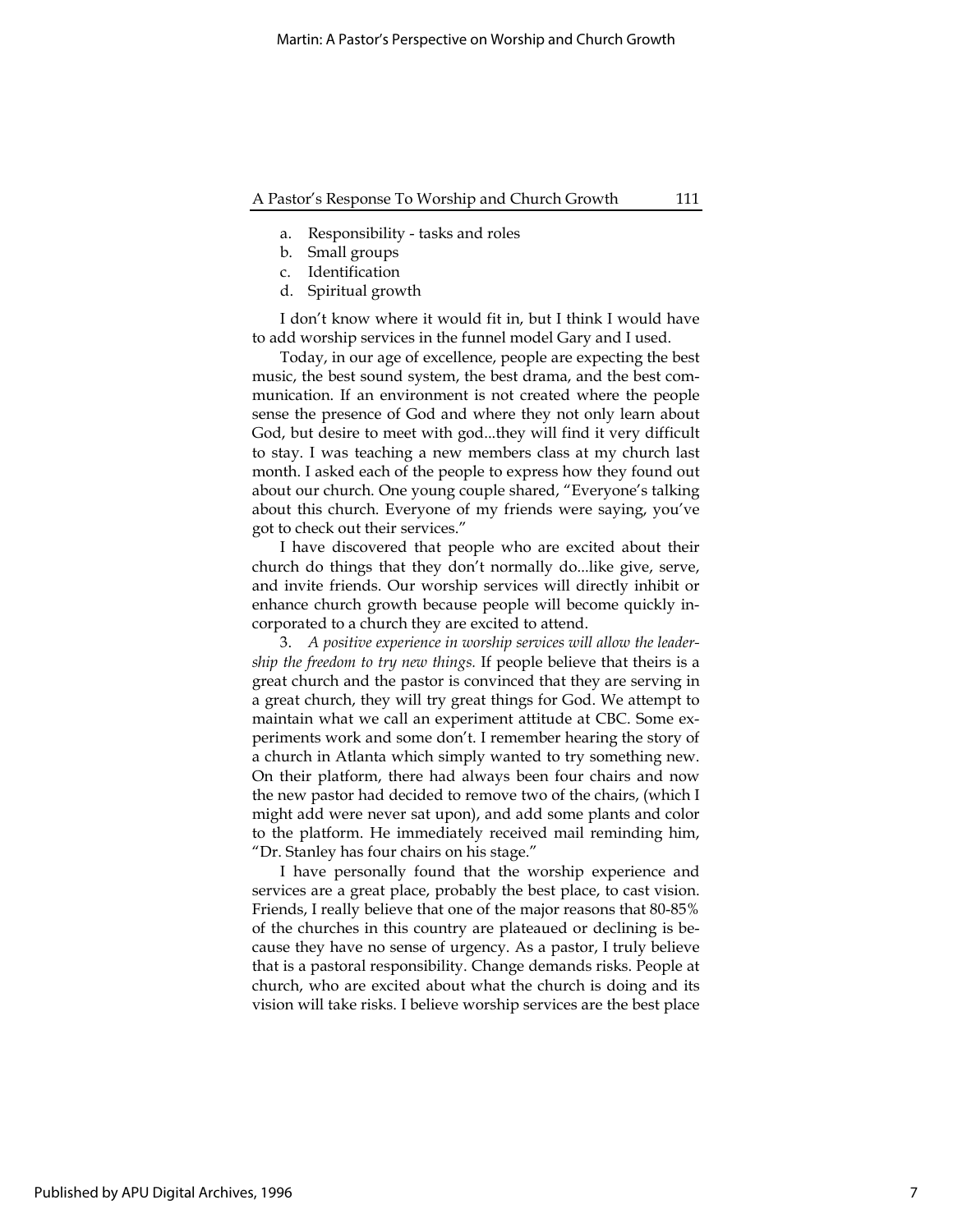to cast that vision, One of the new things that we have begun to use often in our church is video. The church was a little fearful at first, but as people have come to Christ and the church has grown, the use of video has been validated and blessed.

4. Worship styles allow the church to grow by targeting different audiences. Gary McIntosh has called our church, "The Multiple Track Model". Let me describe CBC to you. Our Saturday night service is attended predominantly by busters, singles, and collegians. I preach in Levi's and tennis shoes. The first two Sunday morning services have predominantly young families attending and I wear dockers and a casual shirt. These two services take place at 8:15 and 9:30 am. These first three services are lead by a full-blown worship band. Now, the 11:00 am service on Sunday morning is a traditional service with full robed choir, pulpit, organ, piano, and I go and change into a suit for this service. Each of these services actually have different audiences by design as they target different groups. Because of the diversification of today's society and because everyone has their own personal preferences, worship services provide an ideal place to target the three major generational differences.

Biblical knowledge is important. We need substance in the church. But where Biblical knowledge is the nutrition of the church, worship styles are the flavor of the church. There are too many churches today that are very nutritious, but they taste so blah that no one wants to eat there. "For when David had served God's purpose in his own generation, he fell asleep" (Acts16:36a). When David had completed the eternal things of God in a temporal way, God told David he was finished. When he had finalized the timeless things of God in a very timely way, God told David to come on home.

Listen, not every person likes the same style, enjoys the same formats. The more variety and options, the greater chance of reaching the broader community.

#### Conclusion

What is the role of our worship? To glorify God and edify one-another and reach the lost enabling church growth to naturally follow. Sadly, there are too, too many churches in this country that are just trying to fake it. Let me share with you an excerpt from a personal diary that really portrays the struggle many churches are having today.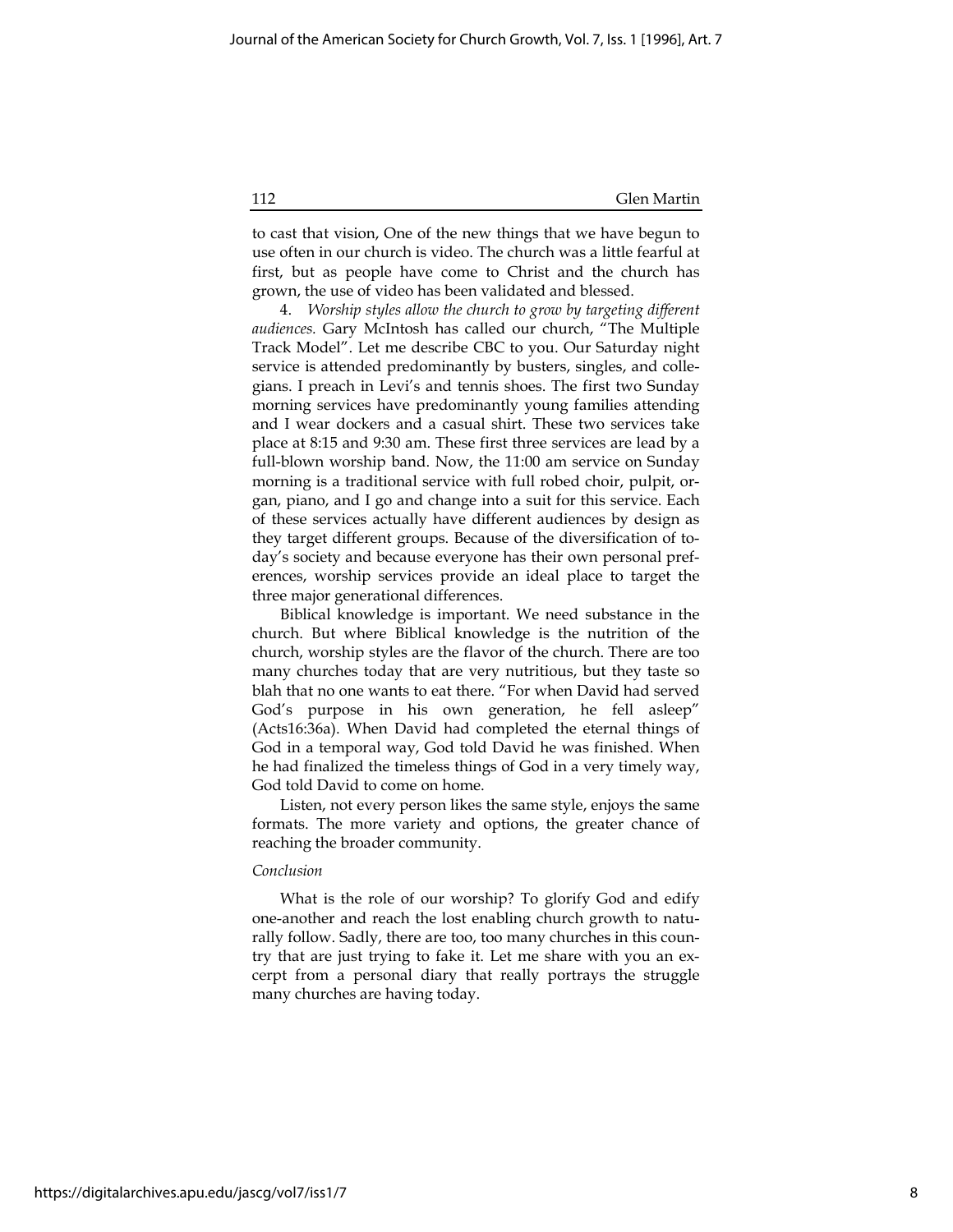#### A Pastor's Response To Worship and Church Growth 113

My ship, the West Virginia, docked at Pearl Harbor on the evening of December 6, 1941. A couple of the fellows and I left the ship that night and attended a Bible study. About fifteen sailors sat in a circle on the floor. The leader asked us to each recite our favorite Scripture verse. In turn each sailor shared a verse and briefly commented on it. I sat there in terror. I couldn't recall a single verse. I grew up in a Christian home, went to church three times a week, but I sat there terrified. I couldn't recall a single verse. Finally, I remembers one verse–John 3:16. I silently rehearsed it in my mind.

The spotlight of attention grew closer as each sailor took his turn. It was up to the fellow next to me. He recited John 3:16. He took my verse! As he commented on it I sat there in stunned humiliation. In a few moments everyone would know that I could not recall from memory even a single verse. Later that night I went to bed thinking, 'Robertson, you're a fake.'

At 7:55 the next morning I was awakened by the ship alarm ordering us to battle stations. 360 planes of the Japanese Imperial Fleet were attacking our ship and the other military installations. My crew and I raced to our machine gun emplacement, but all we had was practice ammunition. So for the first fifteen minutes of the two hour battle, we only fired blanks hoping to scare the Japanese air planes. As I stood there firing fake ammunition I thought, 'Robertson, this is how your whole life has been–firing blanks for Christ.' I made up my mind as Japanese bullets slammed into our ship, 'If I escape with my life, I will get serious about following Jesus.'

Roy Robertson went on to help Dawson Trotman found the Navigators. Robertson led the follow-up ministry for the 1990 Billy Graham Crusade in Hong Kong. That Crusade found more people hearing the Gospel at one time than any other meeting in history.

How many of our churches are just faking it? How many of the churches in this country are really a threat to the devil. Worship restores the passion. Worship renews the spirit. I am more and more convinced that worship will rejuvenate the church to create an environment, where church growth can't help but take